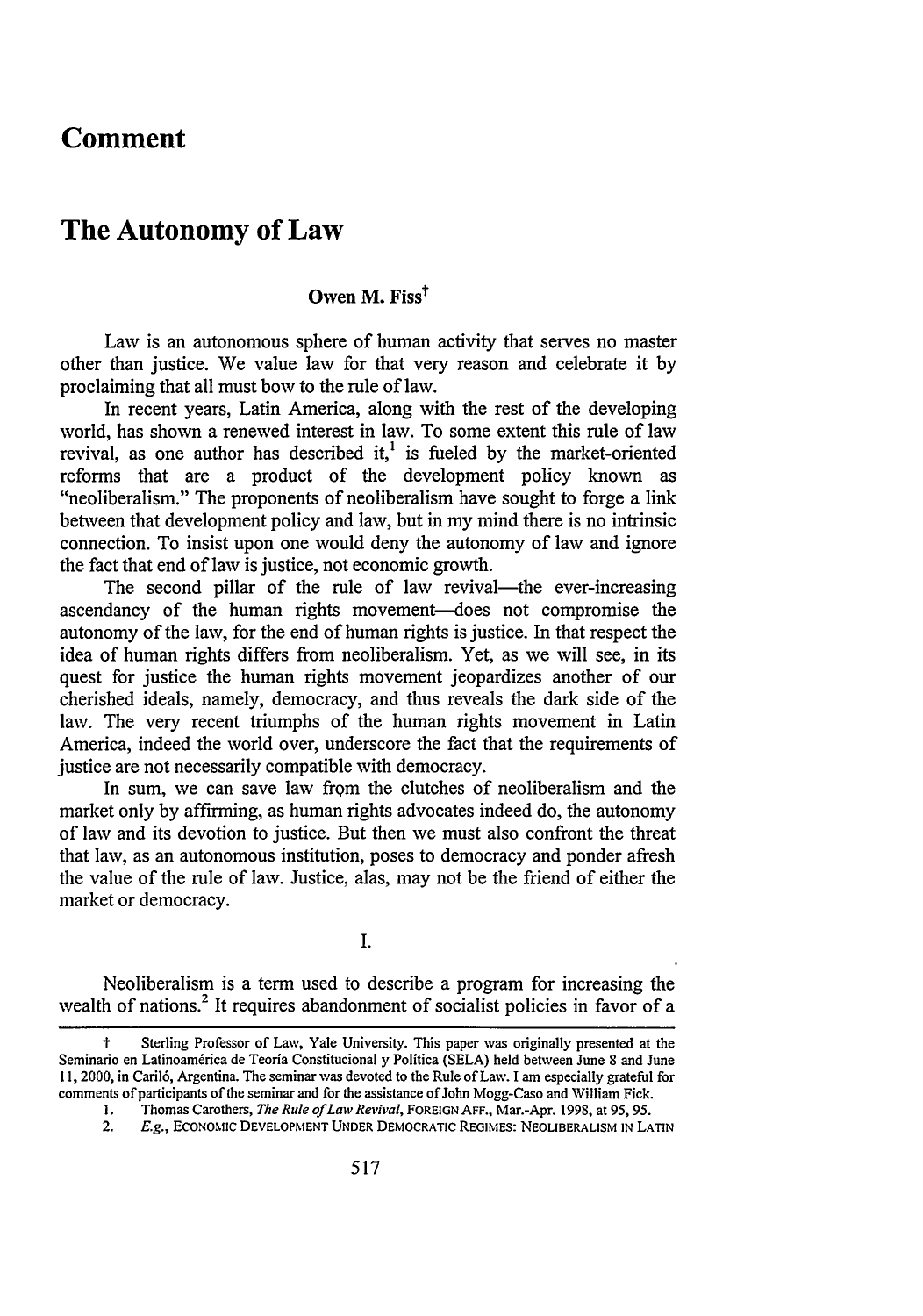free market as the primary mechanism for ordering economic relationships. Specifically, neoliberalism prescribes privatization of state-owned industries, repeal of regulations that interfere with the operation of the free market, reduction of fiscal deficits, elimination of tariffs and other barriers to free trade, and freely floating exchange rates.

Neoliberalism has its roots in the Reagan-Thatcher years, but its greatest success occurred in the period following the revolutions of 1989 in Eastern Europe and the utter collapse of socialism as a model for development, or for that matter, anything else. Today, some claim that neoliberalism rests on a consensus among development economists, and refer to it (perhaps a little disparagingly) as the "Washington consensus." This expression reflects the pivotal role that the United States, as well as the World Bank and the IMF (both of which are located in Washington and dominated by the United States), have played in the formation and propagation of that consensus.

Neoliberal reforms have been instituted throughout the developing world, including Latin America. The neoliberal reforms of the Chilean economy began in an earlier and darker period at the hands of "the Chicago boys," a term used by Chileans to refer to economists associated with the University of Chicago and its philosophy.<sup>3</sup> During the 1990s, we have witnessed a remarkable number of reforms under the banner of neoliberalism in the economies of most other Latin American countries, particularly in Argentina, Peru, Brazil, and Mexico. These reforms are of world historical importance.

An increasing demand for law has accompanied this institutionalization of neoliberal reforms in Latin America. Indeed, we are experiencing a new fascination and thirst for law in the region. The United States, the World Bank, and the IMF have amply supported and encouraged this interest in law. One hears so much talk these days about the importance of law in development policy circles that one is tempted to believe that there are two parts to the Washington consensus - neoliberalism and the rule of law.

To see the error in this program and to grasp more fully the distinction between neoliberalism and law, we must put aside any disagreements that we may have with neoliberalism as the governing development policy. We should assume that the establishment of a market economy will promote economic growth, and that such growth will improve the life of everyone, including the poorest—although their economic situation may not improve as much or as quickly as that of the rich. Let us further assume that any well-functioning market needs law.

At the very least, the market requires property law to determine who owns what. These rules are a precondition for trade and, by assuring owners of property that they will reap the benefit of any investment they might make, provide incentives to invest in the first place. Contract law is also indispensable to assure parties who are bargaining with each other that their promises will be enforced. Neither contracts nor property law, nor any other

AMERICA (Lowell S. Gustafson ed., 1994).

**<sup>3.</sup> E.g., SEBASTIAN** EDWARDS **& ALEJANDRA** Cox EDWARDS, **MONETARISM AND** LIBERALIZATION: THE CHILEAN EXPERIMENT (Univ. of Chicago Press 1991) (1987).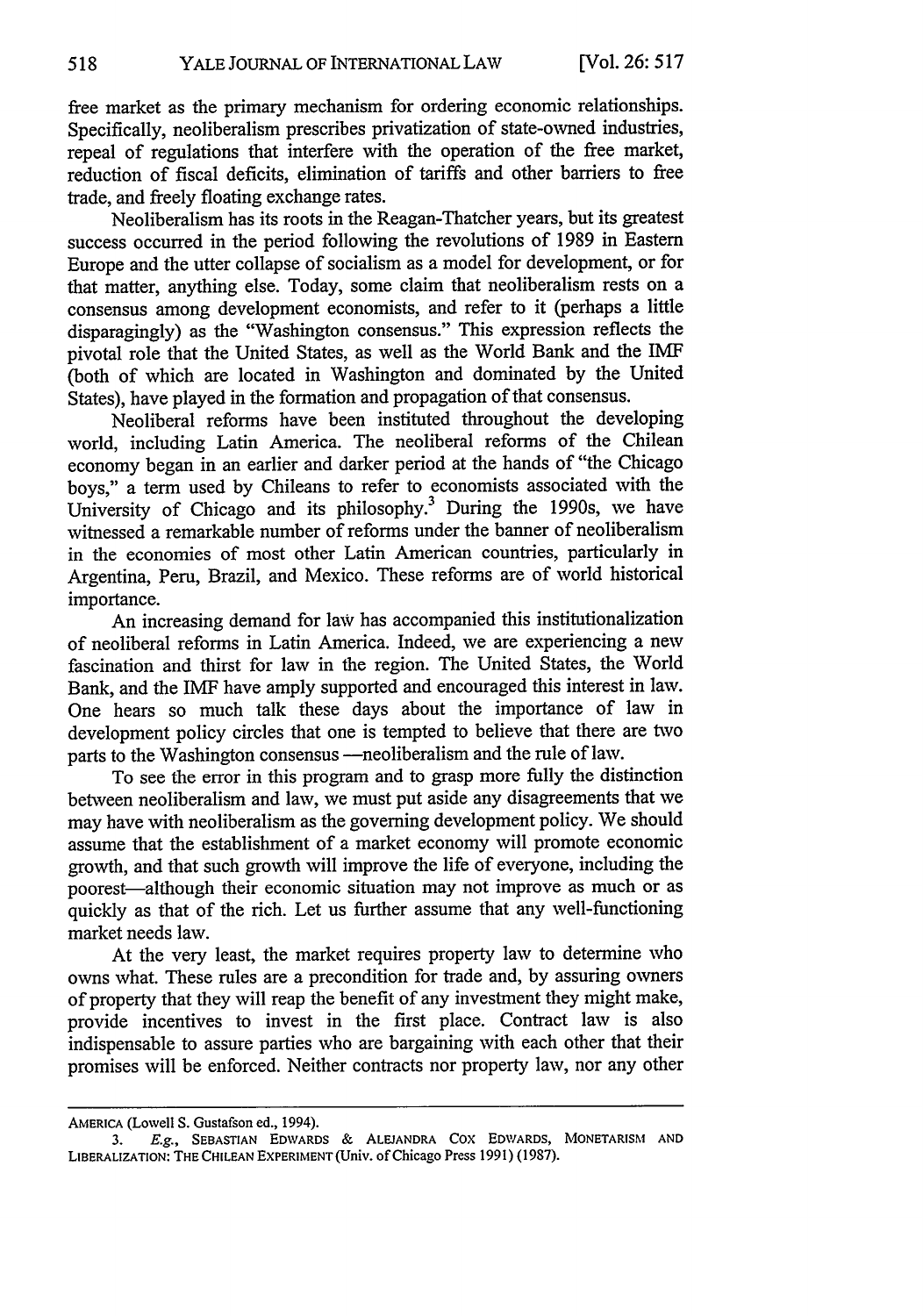body of law (for example, torts or antitrust) that might be needed for the market to function, are self-enforcing. As a result, the market will also need an institution that can interpret and implement the relevant rules of law-a judiciary. This institution must be independent of the contesting parties as well as larger social and political forces.

While this account might seem to establish a linkage between neoliberalism and law—and it is often used for that purpose—it fails because it narrowly instrumentalizes the law. It does not recognize that law is an autonomous institution that serves a rich panoply of values, a good number of which, such as political freedom, individual conscience, and substantive equality, are unrelated to the efficient operation of the market or to economic growth. Law may be a precondition to the market, but once law emerges, it takes on a life of its own as an autonomous sphere of human activity. Sometimes contracts and property law further the operation of the market; sometimes they do not-it all depends on the particular rules. Some scholars, most notably Richard Posner in his colossal *Economic Analysis of Law,4* have tried to show that each and every rule of the law in fact serves the market, but these efforts have failed. $5 \text{ Too}$  much of law remains unexplained, and no mechanism has been offered to explain why the law would systematically achieve this imagined result—efficiency. The more fundamental point to insist upon is that even when it can be shown that some particular rule of contracts, property, or any other body of law promotes the efficient functioning of the market, law renders that service not as its aim but as an incidental by-product of the pursuit of a larger end—justice.

To illustrate the conceptual disjunction between neoliberalism and law, let us imagine a nation that operates under a written constitution that allocates power between the executive and the legislature. The constitution provides that any change in compensation of government employees, including pension rights, must be enacted by the legislature. Let us assume also that while the legislature is not committed to pursuing a neoliberal policy, the president is of another mind. The president is fully devoted to neoliberal reform and as part of his program seeks to cut the public deficit by requiring retired employees to make further contributions to the pension fund and by requiring present employees to increase their contributions. The president implements this plan through an executive decree. A court committed to the rule of law would, of course, block this measure. Even though we can agree that the president's decree would serve neoliberalism, the court's decision honors the rule of law because it vindicates the allocation of power under the constitution and the implicit set of property rights that the constitution confers on government employees.

In this example—loosely inspired by an important decision of the Brazilian Supreme Court in October 1999<sup>6</sup>—the disconnect between the rule

<sup>4.</sup> RICHARD A. POSNER, ECONOMic **ANALYSIS** OF LAW (5th ed., Aspen Publishers 1998) (1973).

*<sup>5.</sup> See, e.g.,* Owen M. Fiss, *The Death of the Law?,* 72 CORNELL L. REV. 1 (1986); A. Mitchell Polinsky, *Economic Analysis as a Potentially Defective Product: A Buyer's Guide to Posner's EconomicAnalysis of Law,* 87 HARV. L. REV. 1655 (1974).

<sup>6.</sup> Ação Direita de Inconstitucionalidade nº2.010-2-Liminar, Supremo Tribunal Federal,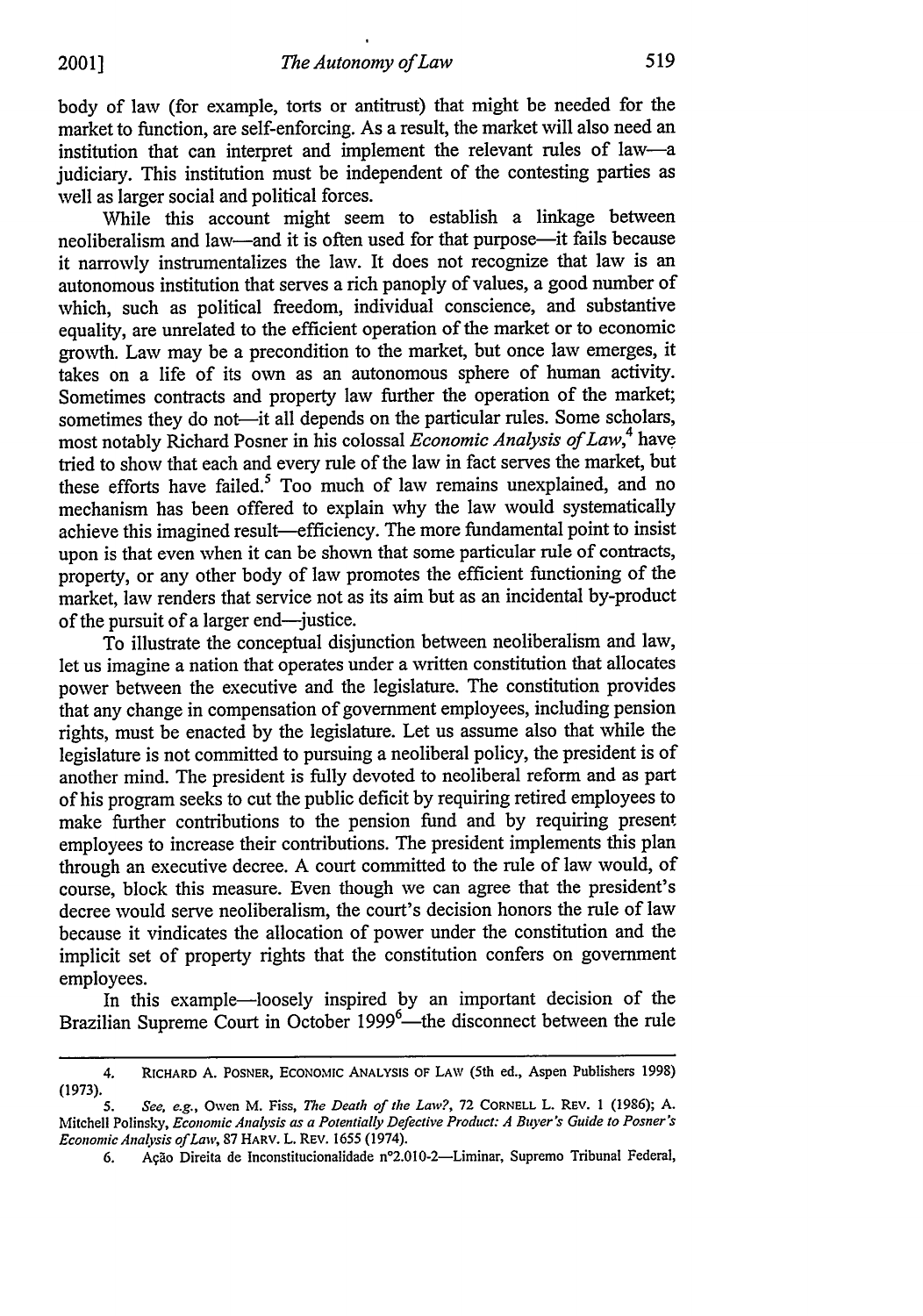of law and neoliberalism arises from the fact that neoliberalism does not stipulate the means by which the market should be brought into being. Neoliberalism projects an end state—the operation of a free market—but does not prescribe how that system is to be created. A further disjunction between the rule of law and neoliberalism arises from the law's recognition of values that are part of justice, but that are not fully expressed or protected by the market and in fact may be transgressed by it.

An example of this phenomenon might be a strong antidiscrimination law, derived either from an interpretation of the constitution or a statutory enactment, that prohibits employers from rejecting members of a racial minority on the basis of their race. Admittedly, such a law may serve the market on the theory that race is unrelated to productivity. But the law that I am imagining would constrain the employer even when that is not so, for example, when the employer caters to the racial preferences of customers or other employees, or when race is correlated with and thus used as a proxy for other factors such as educational achievement that are in fact related to productivity. Such a law is antithetical to neoliberalism and market principles because it circumscribes the ability of property owners—in this instance the owners of firms-to pursue policies that maximize their returns. Yet it serves justice because it eliminates a caste structure that disfigures society and stifles human freedom.

Law aspires to justice but does not always achieve it. Law belongs to this world and like any human institution may fall short of its lofty goals. Sometimes we can detect a lack of justice by imagining what the result would be under a freely operating market. Hernando De Soto used such an approach to great advantage in his important book, *The Other Path*.<sup>7</sup> He acknowledged that Peruvian law purported to be just, but, using the market as a benchmark, showed how it had been captured by the mercantile class and used to serve their private purposes. Law became an instrument for excluding from Lima and its productive activities the masses who had migrated to the city from the Andes and the Amazon. To acknowledge, however, the contribution of the neoliberal model to development or to the process of showing how law has been perverted to marginalize, impoverish, and exclude productive agents from organized society neither makes economic growth the end of law nor transforms the market into the measure of justice.

Justice is everyone's responsibility. We all try to be just. The judiciary differs from everyone else, however, because it has no other end than justice and is organized in such a way as to serve that end. Because judges are impartial and hear grievances they might otherwise wish to ignore and because they must justify their decisions in terms of shared principles, they are more likely to do justice than any other institution, including the legislature and executive. For that very reason, adjudication should be seen as an elaborate structure of power devoted to making certain that justice is done. Some private law theorists have sought to confine the judiciary to the

decided on September 30, 1999, reported by Min. Celso de Melo, published in Diário da Justiçia, October 11, 1999.

**<sup>7.</sup> HERNANDO DE** SOTO, **THE OTHER** PATH: **THE INVISIBLE** REVOLUTION **IN** THE **THIRD** WORLD (June Abbott, trans., **1989).**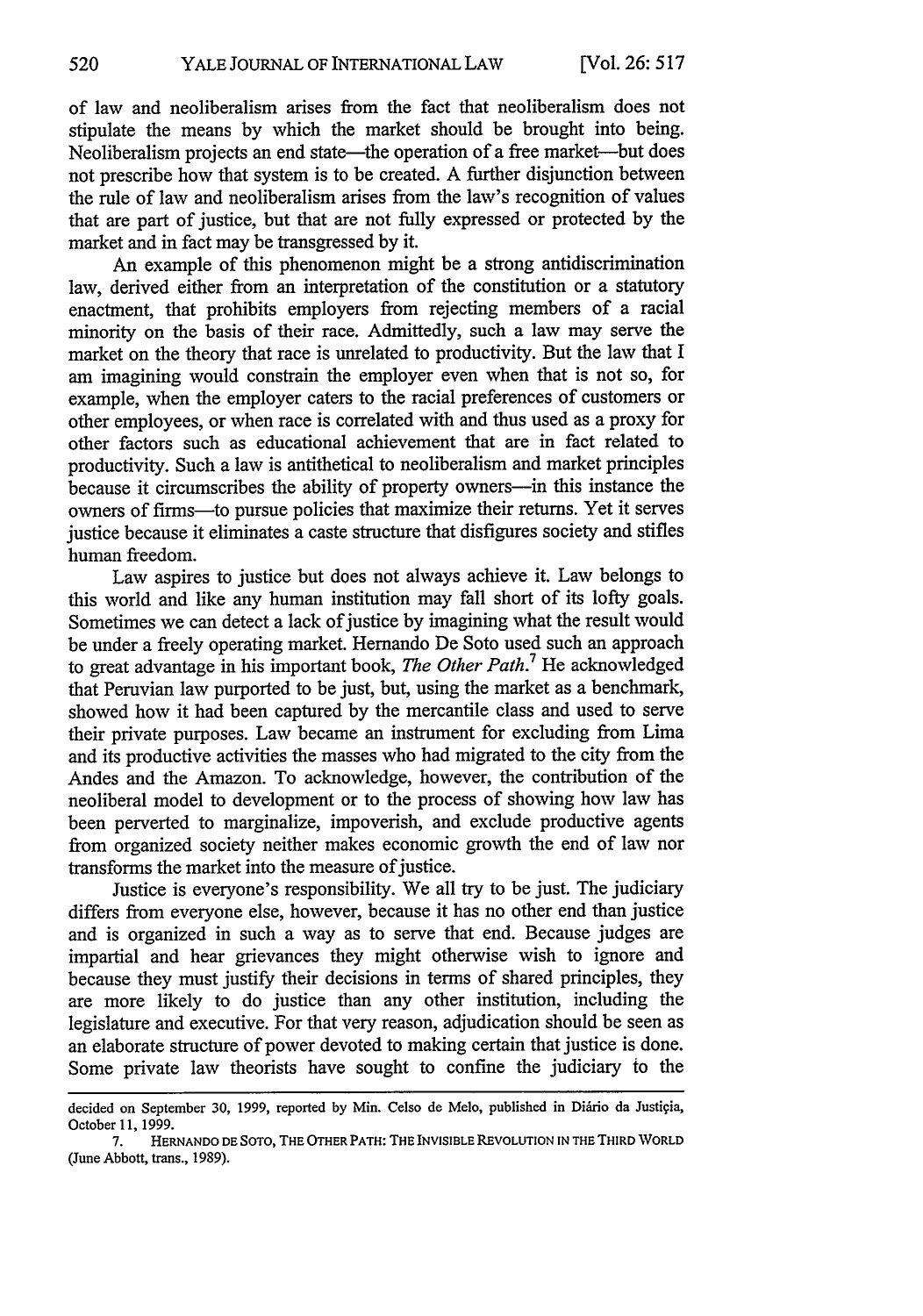achievement of corrective justice, but this is an error. The courts may seek distributive justice as well, as *Brown v. Board of Education8* and its progeny demonstrate.

On the best of days, the neoliberal market may enhance growth and distribute rewards according to the contribution that individuals make to productivity. This outcome may be an element of justice. We should also acknowledge, however, that the market does necessarily entail certain other measures that are integral to justice, for example, laws that assure satisfaction of minimum vital human needs. In fact, the market may work against certain measures required by justice, such as the strong anti-discrimination law that I imagined. The market may be a useful human institution in so far as it promotes growth-an important public value, especially in the developing world-but it is not the full measure of justice.

II.

The rule of law revival that we are experiencing today is not just a product of the neoliberal development paradigm but also of the recent triumphs of the human rights movement. The growing attachment to human rights has been warmly applauded throughout the world, even by those skeptical of neoliberalism. It represents, as Michael Ignatieff has said, a revolution in human consciousness.<sup>9</sup> As part of this revolution, there has been an increasing demand for law or, more specifically, for the treatment of human rights as justiciable claims rather than mere aspirations, and for legal institutions that are able to enforce these claims.

This revolution in consciousness began in the period immediately following the Second World War and arose largely in response to the genocidal atrocities of the Nazis. The idea of human rights holds that each and every human being, simply by virtue of his or her humanity, possesses a dignity that both limits what can be done to that person and determines what is owed to that person. For most of the fifty-year period following the War, however, human rights did not give rise to legal claims enforceable by a court of law, but instead generally operated as social ideals.

These ideals were articulated and codified in a number of legal documents-the Universal Declaration of Human Rights,<sup>10</sup> the International Covenant on Civil and Political Rights, $11$  and the International Covenant on Economic, Social and Cultural Rights<sup>12</sup>—but these texts did not establish the institutional apparatus to turn their aspirations into enforceable claims. Some national courts incorporated these ideals within their domestic legal systems and thus treated them as legal claims; in other instances, regional tribunals were established that also treated these aspirations as claims. Yet these

**<sup>8.</sup>** 347 U.S. 483 (1954).

**<sup>9.</sup> MICHAEL** IGNATIEFF, PRAEMIUM ERASMIANUM ESSAY: **WHOSE UNIVERSAL VALUES?** THE CRISIS **IN HUMAN** RIGHTS **10-11 (1999).**

**<sup>10.</sup> G.A.** Res. **217 A** (III), **U.N.** Doc. **A/810** (1948).

**<sup>11.</sup>** *Openedfor signature* Dec. **16,1966,999 U.N.T.S. 171.** (entered into force Mar. **23,1976).**

<sup>12.</sup> *Opened for signature* Dec. **16, 1966, 993 U.N.T.S. 3** (entered into force Jan. **3, 1976).**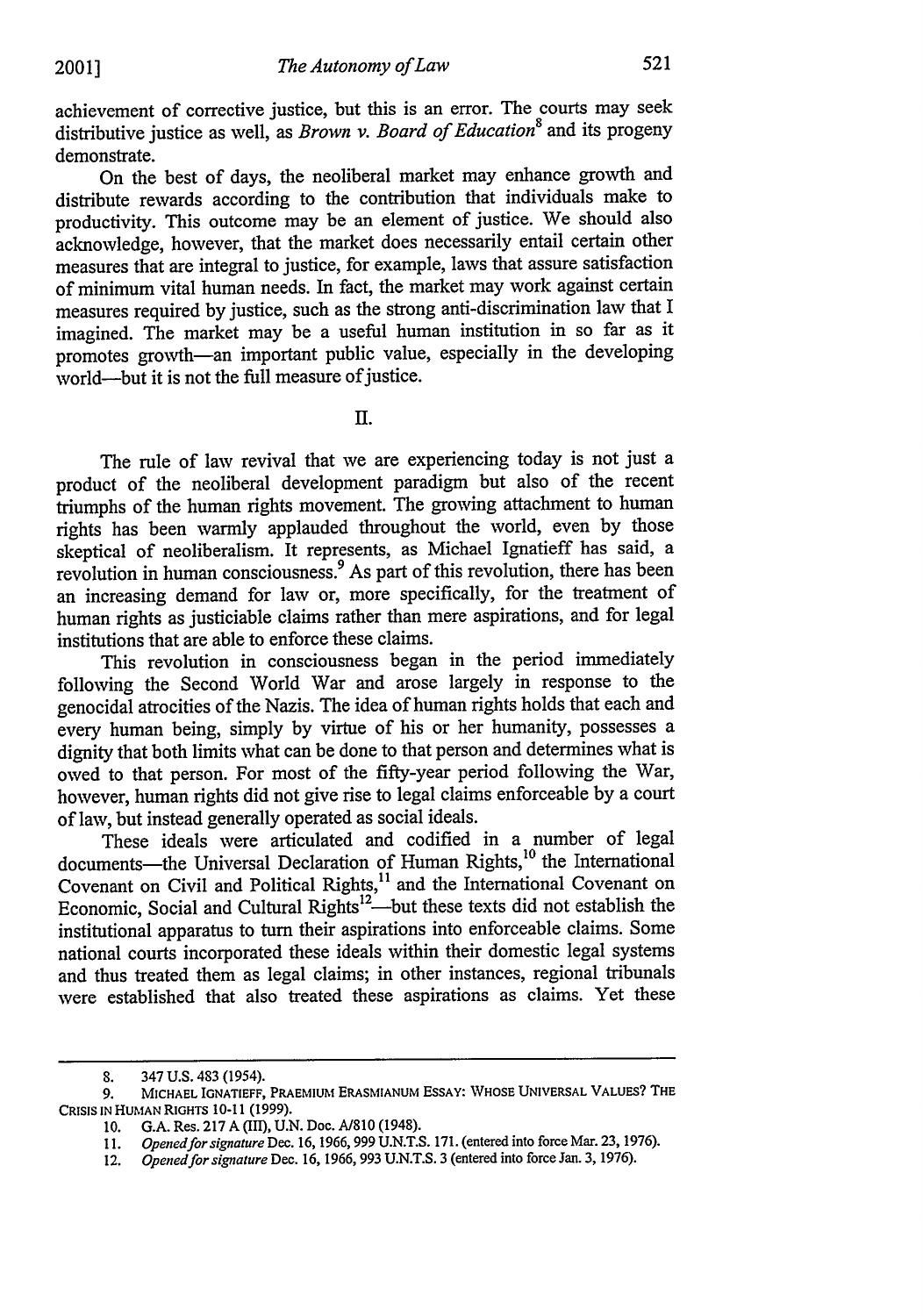practices were exceptional. Human rights were for the most part conceived as aspirations.

As such, human rights spawned social movements and inspired people to act in certain ways. They also provided a foundation for the shaming tactics of Amnesty International and Human Rights Watch. But they did not of themselves constitute legally cognizable claims. Las Madres de Plaza de Mayo, to take one example, demanded the protection of human rights, and the so-called big trial of the junta held in Buenos Aires in 1985<sup>13</sup> may be thought of as a response to those demands. But it is important to remember that the leaders of the junta were convicted of violating Argentine law, not human rights or any of the international covenants that codified them.<sup>14</sup>

History took a new turn in the 1990s. Just as neoliberalism gained ascendancy and rule of law emerged as a part of the Washington consensus, things began to change in the human rights field as well. There was a growing demand for treatment of human rights as legal claims and for creation of international institutions to enforce them. In part, this shift might have resulted from recognition of the exceptional nature of the Argentine experience and the failure of other national systems, including those of Chile, Brazil, and Peru, to prosecute their dictators for gross human rights abuses. Even more likely, the heightened impulse to endow human rights with legal status stemmed from the fact that the world community once again confronted the horrors of genocide. This occurred in the former Yugoslavia as the Serbs murdered the Bosnian Muslims, and then in Rwanda as the Hutu majority slaughtered the Tutsi.

In response to the Yugoslav and Rwandan tragedies, the U.N. Security Council established two ad-hoc tribunals to try those responsible for crimes against humanity.<sup>15</sup> In the fall of 1998, the growing demand for law and a permanent tribunal capable of enforcing human rights on a global scale produced the Treaty of Rome, which establishes the International Criminal Court.<sup>16</sup> The United States has refused to sign the treaty, and with ample reminders of the position it had taken in the development context, it has been berated for its failure to submit to the rule of law.

Although I believe that it is a mistake to link neoliberalism with the rule of law, my attitude toward those who connect human rights and the rule of law is different. As I said at the outset, human rights do not compromise the autonomy of law, but rather build on it—they are an embodiment of justice. Human rights advocates try to use law to protect human rights, and that may seem to some to instrumentalize law, in much the same way as neoliberalism.

<sup>13.</sup> For a translation of the decision, see Alejandro M. Garro & Henry Dahl, *Legal Accountability for Human Rights Violations in Argentina: One Step Forward and Two Steps Backward,* 8 HUM. RTs. L.J. 238,238-344 (1987).

<sup>14.</sup> *See* Owen M. Fiss, *Human Rights as Social Ideals, in* **HUMAN** RIGHTS **IN** POLITICAL TRANSITIONS: GETTYSBURG TO **BOSNIA** 263, 264-65, 267-68 (Carla Hesse & Robert Post eds., 1999).

<sup>15.</sup> SC Res. **955,** U.N. SCOR, 49th Sess., 3453d mtg., U.N. **S/RES/955** (1994) (establishing the International Criminal Tribunal for Rwanda); SC Res. 808, U.N. SCOR, 48th Sess., 3175th mtg., U.N. Doe. S/RES/808 (1993) (establishing the International Criminal Tribunal for the former Yugoslavia).

<sup>16.</sup> Rome Statute of the International Criminal Court, July 17, 1998, U.N. Doc. A/CONF. 183/9.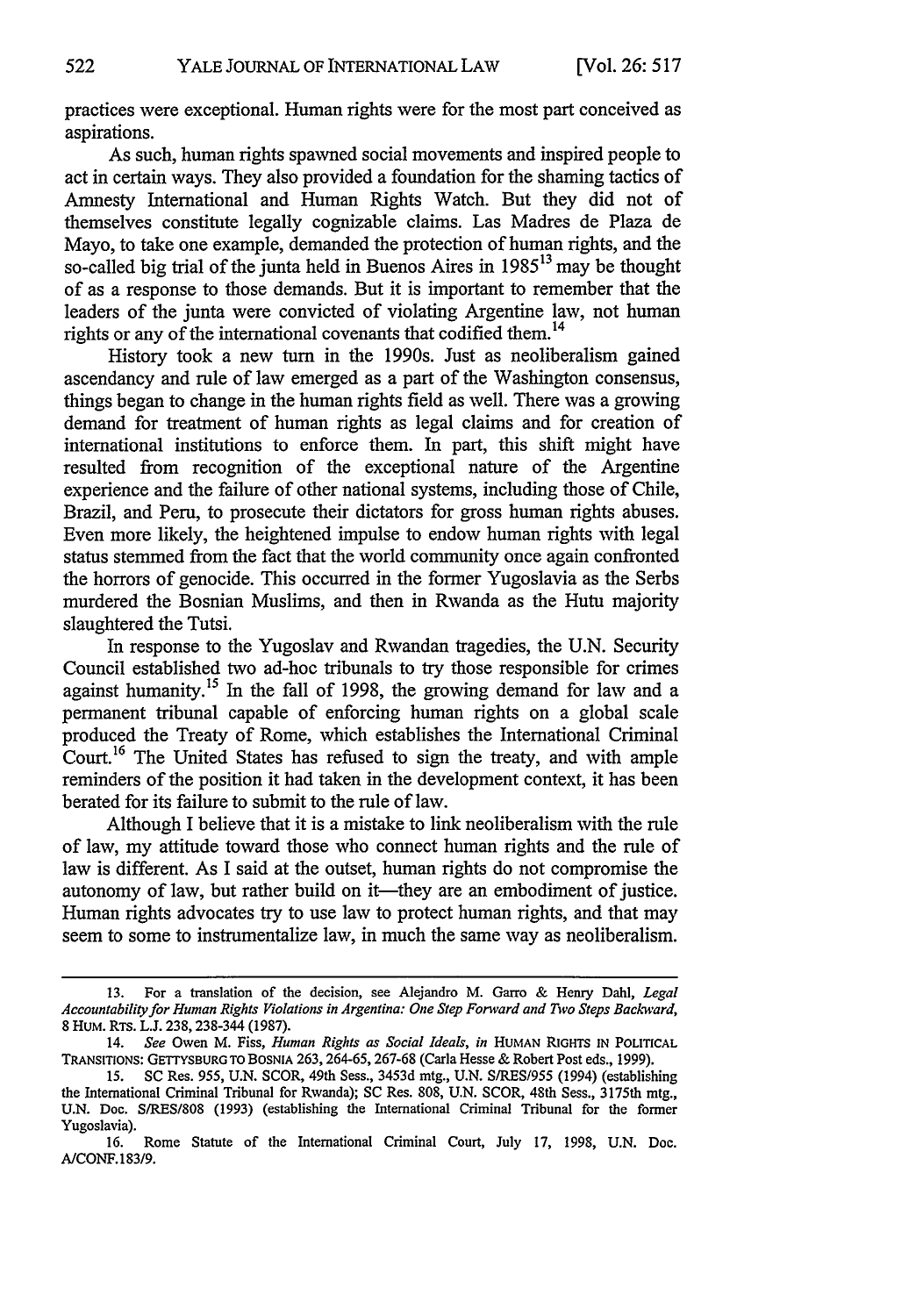But such an impression is mistaken, for human rights stand on another plane altogether from the market or neoliberalism in general. The end of neoliberalism is economic growth and a system that rewards people on the basis of their contribution to productivity, while the end of human rights is decisively more robust-the protection of human dignity. Human rights are all-encompassing and seek to enhance all of the values that justice might actualize. For this very reason, the slogan "law is human rights" has a ring of plausibility that "law is efficiency" never achieved.

On the other hand, the attempt of human rights advocates to capitalize on the autonomy of the law reveals the threat that law poses to another transcendent value: democracy. Law is autonomous and, as I said, serves no master other than justice, but such autonomy may interfere with the ordinary processes of collective self-determination. Admittedly, conflicts between justice and democracy occur even within the nation-state--the people demand one thing, the courts something else. This tension is, however, significantly heightened in the case of human rights because, while human rights are of a global character, the processes of collective self-determination are essentially local in nature-they take place in the neighborhood, city, province, or nationstate.

Some of the substantive norms of human rights-for example, those protecting freedom of speech--enhance collective-will formation and thus may be seen to further democracy. Other norms have a more tangential, perhaps even an antithetical, relationship to collective self-determination. Imagine, for example, a Latin American nation fully committed to an orthodox religious view that insists that a woman's place is in the home serving as a mother and keeper of the house, and that as a result bars contraception, abortion, and divorce. Such laws may truly express the will of the people of the nation, including women, and thus enjoy the legitimacy of being in accord with democratic principles, but they nonetheless offend fundamental notions of gender equality conceived on a more universalistic scale. They are affronts to human dignity and thus unjust.

Certainly, there are clever analytic ways to make the requirements of substantive justice consistent with democracy. In the case I just described, for example, it may well be argued that without gender equality there can be no true democracy. Such arguments have considerable force, but our commitment to gender equality and our willingness to condemn the subordination of women as unjust does not depend upon a belief that equality contributes to democracy. We value gender equality in and of itself. This point can be seen more clearly with other human rights, for example, the right to medical care, housing, or a clean environment. Our commitment to these rights stems not from a desire to enhance democracy but to affirm a certain understanding of human dignity.

Another, and perhaps more procedural, conflict between human rights and democracy arises from the risk of divergent interpretations of a shared norm. Local institutions, some of which may be fully democratic, may have one interpretation, while a global tribunal may have another. To fully understand this conflict, consider a substantive norm of justice over which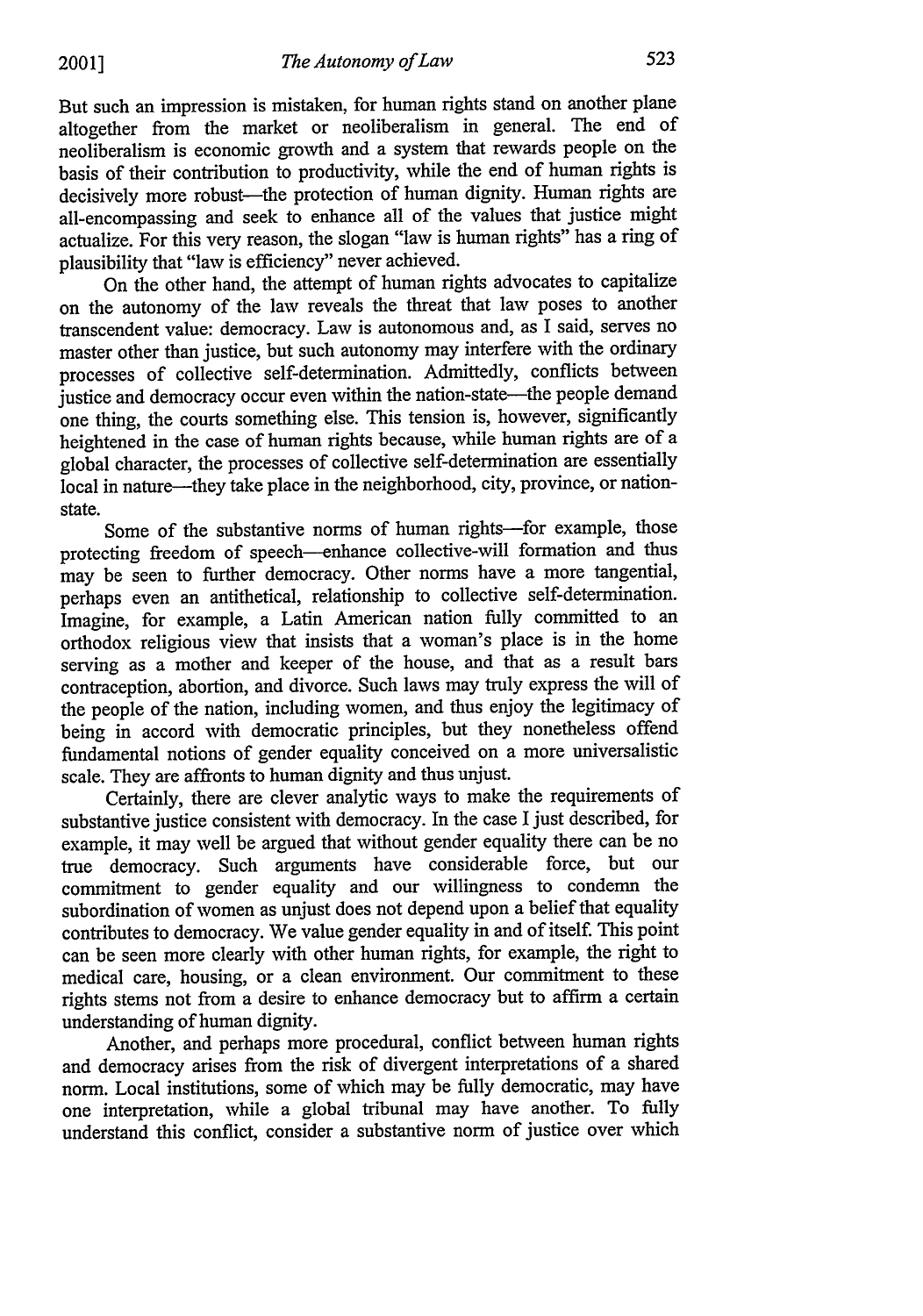524

there is virtually no disagreement around the world: the prohibition of torture. The specter of divergent applications of that norm emerged in the Pinochet extradition proceeding.<sup>17</sup> The Spanish judge, Balthasar Garzón, who sought to extradite General Pinochet from England and then try him for crimes committed in Chile may have been seeking justice for all the world, not just for Spanish citizens, but such a prosecution might have violated the decision of the Chilean people not to prosecute Pinochet for those crimes. For them, justice may have been served, at least in 1990, by declining to prosecute him.

Sometimes I bridle at this example, because the original decision of Chile in the early 1990s not to prosecute Pinochet for torture and other crimes did not reflect a process of full and fair deliberation. In the wake of the extradition proceeding, a criminal prosecution against General Pinochet has begun in Chile, thus reinforcing the impression that the initial decision not to prosecute him was more an exercise in self-amnesty than a considered judgment about the requirements of justice.<sup>18</sup> The initial decision to forgo prosecution was made in a context where Pinochet controlled the army, the country operated under a constitution ratified during his reign of terror, and the Supreme Court was fully controlled by his appointees.

The case of Uruguay may present a more appropriate symbol of the conflict arising from the pluralization of decision centers under a regime protecting human rights. The decision to forgo the prosecution of the Uruguayan dictatorship for human rights violations was made after a plebiscite that most observers, including Carlos Nino, 19 considered to be fair and open. Suppose that Judge Garzón had invoked the idea of universal jurisdiction, implicit in the idea of human rights, and sought to prosecute the Uruguayan junta. Human rights advocates might have applauded the result, but it would have entailed empowering the Spanish judge to place his view of justice over that of the people of Uruguay.

The international tribunals established in the late 1990s are sometimes heralded as an attempt to moderate the conflict between justice and democracy inherent in the activism of the famed Spanish judge in the Pinochet case, but they do not do so. True, they centralize the decision to prosecute and eliminate the oddity of having one nation's judge appoint himself as the agent of universal justice. The tribunals rationalize justice but do not democratize it, for these tribunals can also make decisions that run counter to the sentiment of a local collectivity and its understanding of justice. There are, moreover, no democratic institutions to which these international institutions must answer. There may be mechanisms to hold them accountable, but not to a *demos.*

The two ad-hoc international tribunals established in the late 1990s to enforce human rights are accountable to the United Nations, but that

**<sup>17.</sup>** *See* Curtis **A.** Bradley & Jack L. Goldsmith, *Pinochet and International Human Rights Litigation,* 97 MICH. L. REV. 2129 (1999); Johan D. van der Vyver, *Prosecution and Punishment of the Crime of Genocide,* 23 FORDHAM **INT'L L.J.** 286 (1999); Ruth Wedgwood, *International Criminal Law andAugusto Pinochet,* 40 VA. J. **INT'L** L. 829 (2000).

**<sup>18.</sup>** AMNESTY **INT'L,** *Chile, in* **ANNUAL REPORT** 2000, *at* http://www.web.amnesty.org/ web/ar2000web.nsf/countries/7633dc997bf5ee96802568f20055291 1?OpenDocument (last visited Apr. 20, 2001); **HUMAN** RIGHTS WATCH, *Chile: Human Rights Developments, in* WORLD **REPORT** 2000, *at* http://www.hrw.org/wr2k/ americas-02.htm (last visited Apr. 20, 2001).

<sup>19.</sup> CARLOS SANTIAGO NINO, RADICAL EVIL ON TRIAL 36 (1996).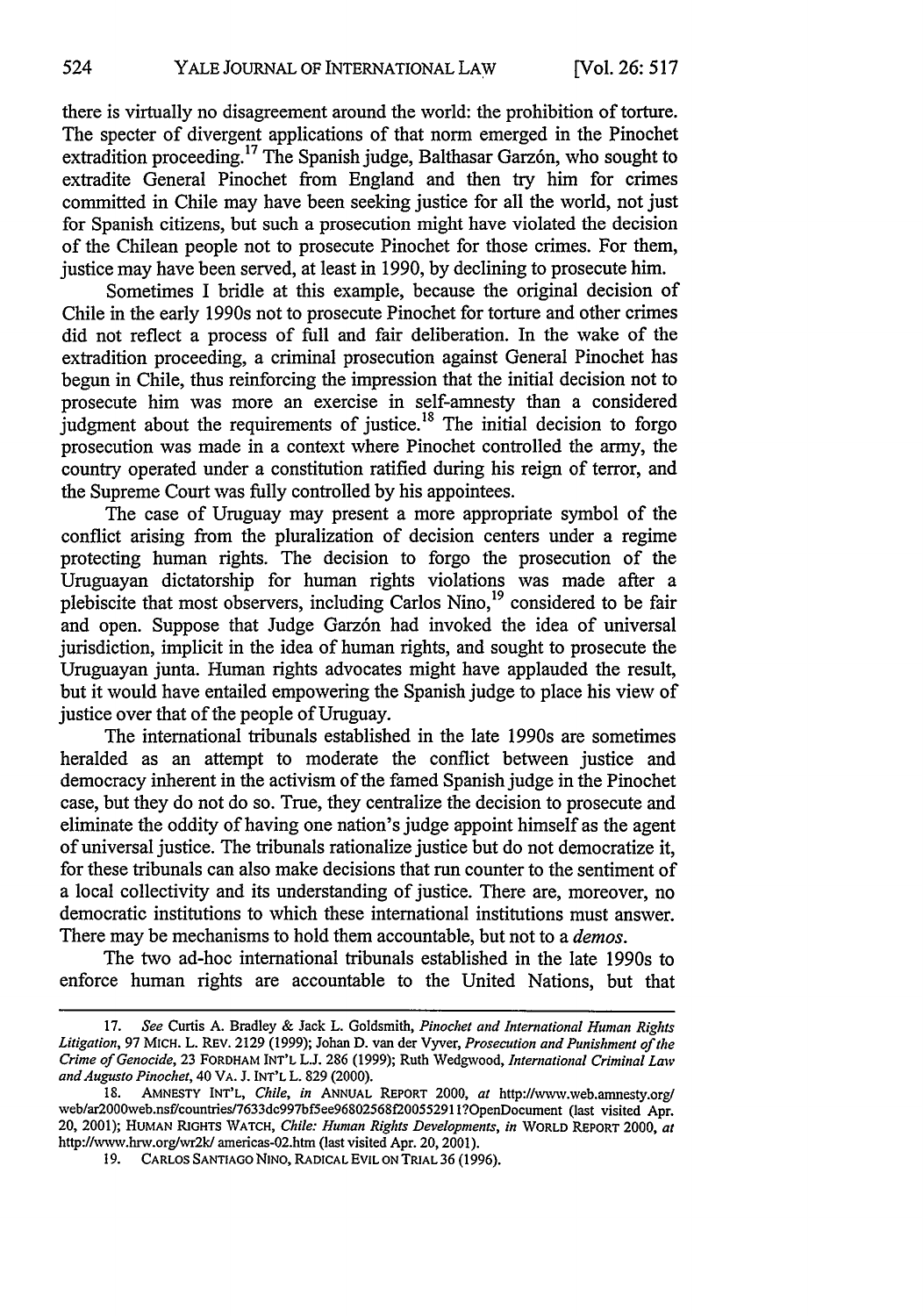international organization is not a democratic one. Not all representatives to the United Nations are fully responsive to the people of the nations that send them-just think of the case of China-and the voting structure of the General Assembly is not democratic. Democracy requires one person, one vote, not one nation, one vote. What possible democratic principle would justify giving Brazil, with 170 million persons, the same vote as Guyana, with a population of under 800,000? The situation is even worse in the Security Council, where each of the five permanent members, not one of which comes from the Southern Hemisphere, has a veto power.

The United Nations was brought into being by treaty and thus the tribunals that are accountable to it may appear to be legitimated by the treatymaking process. Each nation must consent to a treaty in order to be bound by it. This same element of consent may apply to the new International Criminal Court, which was established by treaty. In my view, however, the consensual element inherent in the treaty-making process does not give these tribunals a democratic foundation. For one thing, the internal processes of treaty ratification are not necessarily democratic. Would the ratification of a treaty by China represent an act of consent by its citizens? Even in the United States, the ratification of a treaty lies in the hands of the Senate, which is not apportioned according to democratic principles but rather is based on one state, two votes. Moreover, even if the treaty is ratified by a democratically elected body and thus may be said to rest on the consent of the nation, that particular form of consent lies properly within the domain of contracts, not democratic politics. Democracy requires assent of the governed in periodic elections to make certain that the government acts in accordance with the present-day wishes of present-day citizens.

Of course, the conflict between justice and democracy is present even at the national level, and in that context there are many, including myself, who see an important place for justice and the rule of law. We cannot assume, however, that the priority we assign to justice within the national sphere automatically carries over to the international one. Although justice requires insulation of the courts from politics, there are important ties between the citizenry and the judiciary within the nation-state that are lacking on the global level.

The federal judicial system in the United States, to take one example, is one of the most independent in the world, but judges are nominated by the President and confirmed by the Senate. They depend on Congress and the President to protect their salaries from inflation and to enforce their decrees. Congress can override a statutory interpretation by simple legislation and can, with the concurrence of a large number of states, override a constitutional interpretation by amendment. Admittedly, in all of these instances the voice of the ordinary citizen is muffled and distorted, but these linkages to the people are sufficient to justify the view that the federal courts are part of the democratic system understood as a *system.* To embrace international human rights tribunals in a similar way, however, we would need political institutions at the international level as democratic in character as we have in the national